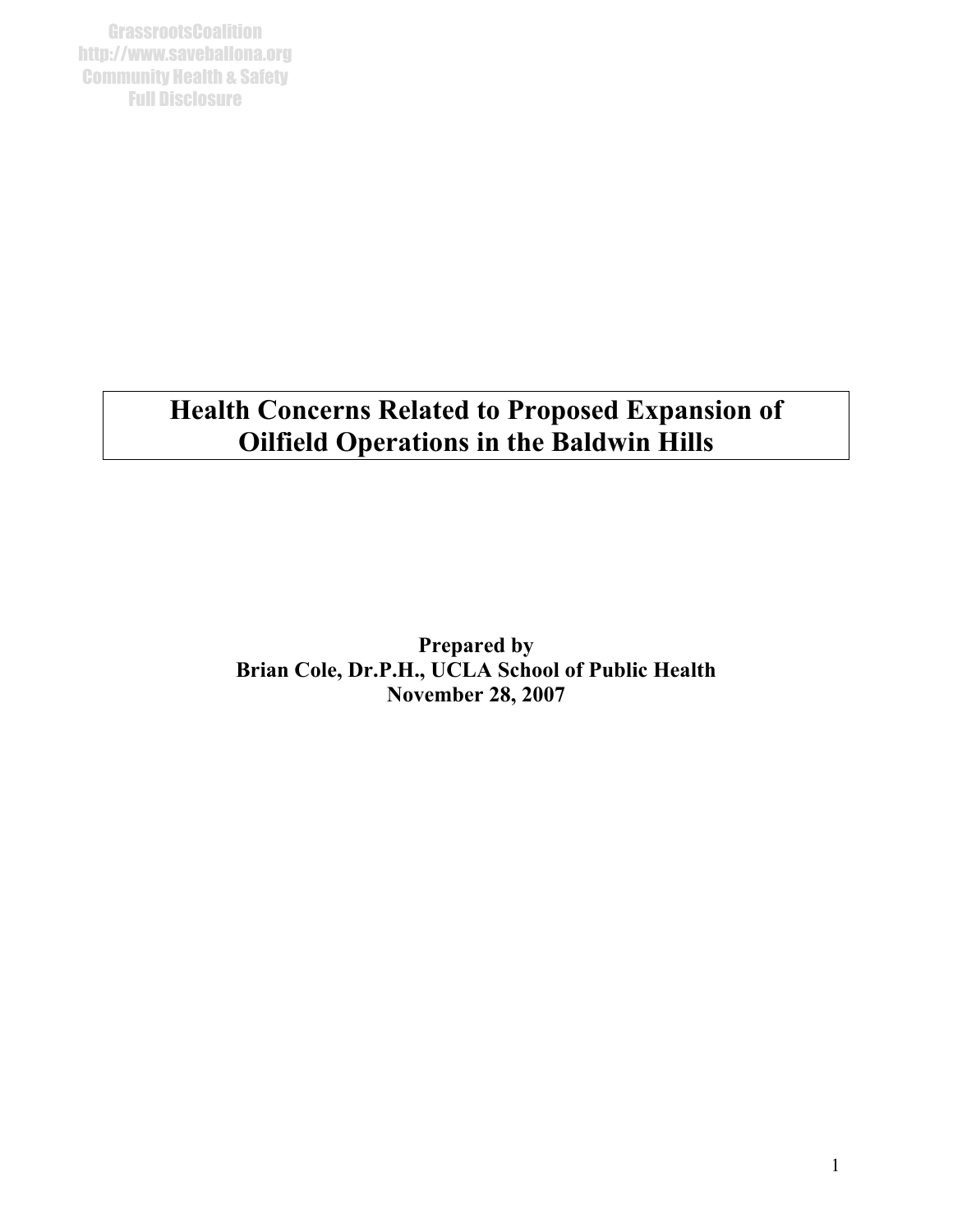#### **Summary**

Expanded oil drilling, extraction and production in the Baldwin Hills/Inglewood Oilfield has the potential to affect public health through a number of different routes, including both direct environmental exposures, such as releases of toxic air pollutants, and indirect effects, such as effects on land-use that could limit recreational opportunities in an area that is park-poor and has high rates of obesity. Some of these hazards may be amenable to technical or administrative controls to minimize potential health risks. Other risks may be difficult to predict and control, such as releases of oilfield gases through ground fissures or abandoned wellheads. Furthermore, in some cases, mitigation procedures such as desulphurization, may create new hazards. Close proximity to a dense urbanized area leaves little margin for error in planning for such events.

## **Sources of information**

To better understand the potential health<sup>1</sup> impacts related to oilfield operations, the author reviewed information from relevant environmental impact studies and published, peer-reviewed research reports, including:

- 1. Environmental reviews (CEQA-EIRs and other documents) of other proposed actions in the Baldwin Hills;
- 2. Environmental reviews (CEQA-EIRs and other documents) of proposed projects involving oil field operations interfacing with other urban land-uses in California;
- 3. Research literature (peer-reviewed or from a reputable, minimally biased source) on health and environmental conditions in the Baldwin Hills area;
- 4. Research literature (peer-reviewed or from a reputable, minimally biased source) on health and environmental concerns related to oil extraction in an urban area.

Information on the scope of the proposed action was obtained from the Notice of Preparation (NOP) for the Baldwin Hills Community Standards District (Los Angeles County, Department of Regional Planning 2007).

#### **Potential health risks and pathways**

Preliminary review of these documents suggests that the following health impacts could result from the proposed action. They are organized by the following pathways: air-borne, waterborne, noise, greenspace/resources for recreational physical activity, and geologic events. Italicized text in square brackets [ ] indicates where discussion of such issues would typically be found in an EIR.

## *1. Air-borne*

<u>.</u>

- 1.1.Generation of dust and other particulates as soil is disturbed (including soil contaminated with hazardous substances from previous oilfield operations). Such particulates could cause or exacerbate asthma and reactive airway syndrome of downwind residents and park visitors. *[may be addressed in CEQA Air Quality Section]*
- 1.2.Soil disturbance during site preparation resulting in the airborne dispersal of coccidioidomycosis (aka "Valley Fever") spores. These spores frequently contaminate soils in arid areas of California. The resulting disease, which produces flu-like symptoms lasting

<span id="page-1-0"></span><sup>&</sup>lt;sup>1</sup> Throughout this report the term "health" refers to human health.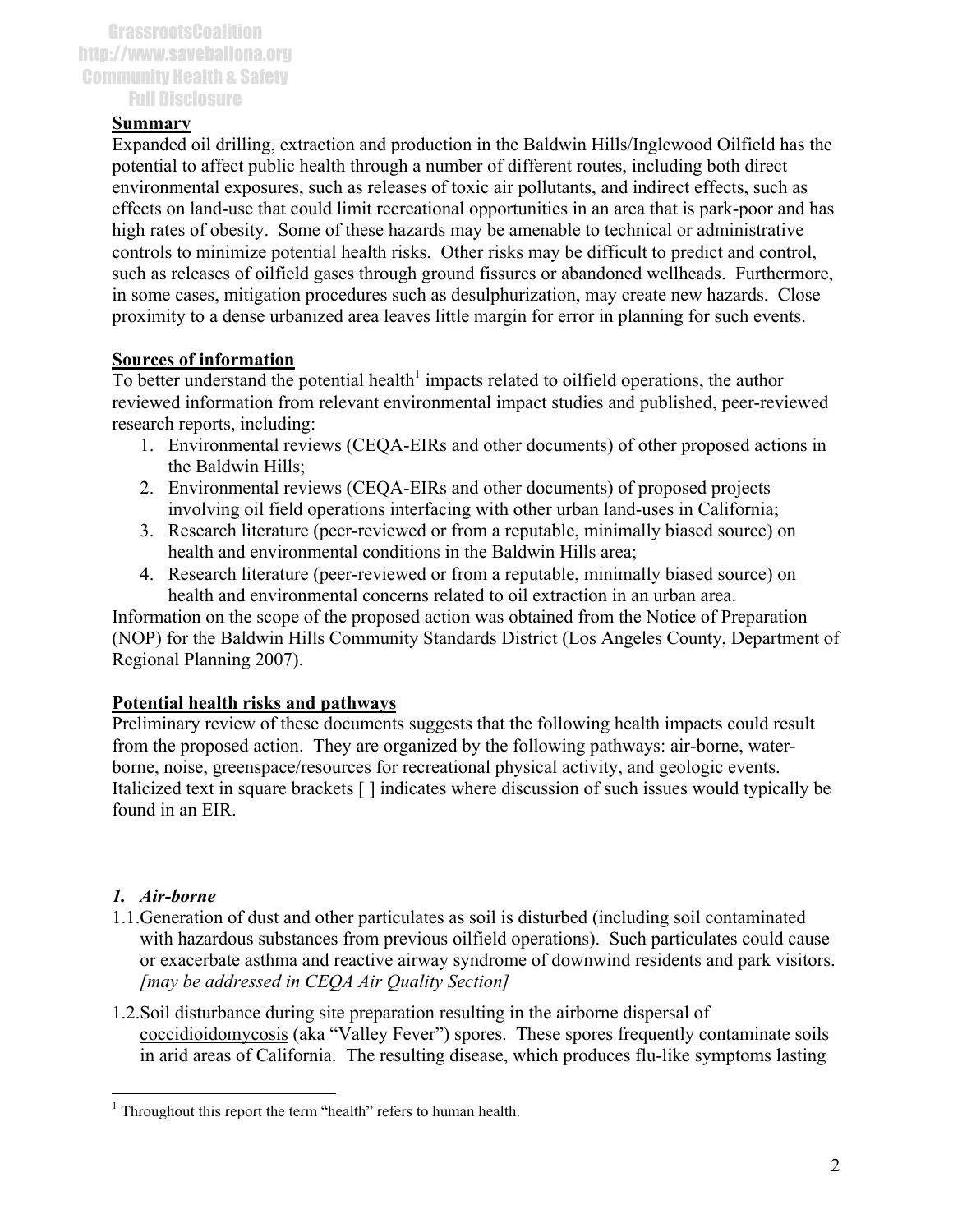#### Full Disclosure

one to several weeks in most cases, is endemic to inland valleys in California. Since the symptoms are usually transient and resemble many other common illnesses, many cases are not recognized or diagnosed. Disseminated disease, which develops in about 1/1000 recognized cases, can spread to many organ systems, manifesting in a variety of ways including lung disease and meningitis. Dissemination is more likely among Blacks, Asians and individuals who are immuno-suppressed. Although coccidioidomycosis is endemic to Los Angeles County and the incidence has increased sharply in the past five years, it is unknown whether the spores are found in soils in the Baldwin Hills. See reviews at http://www.cdc.gov/ncidod/EID/vol2no3/kirkland.htm, and http://lapublichealth.org/acd/Diseases/Cocci.pdf *[may be addressed in CEQA Human Health, Safety Hazardous Materials Section]*

- 1.3.Releases into the atmosphere of toxic or carcinogenic components of petroleum from currently operating wells and facilities, and from accelerated migration of these constituents to abandoned or "sealed" wellheads that are leaking. These chemicals may also be released during the atmosphere in production facilities, such as dehydration facilities. The hazardous petroleum components of most concern, referred to collectively as BTEX chemicals, include benzene, a known human toxin and carcinogen. The composition of petroleum varies widely. More information is necessary to determine whether BTEX releases will pose a hazard at this site. *[may be addressed in CEQA Air Quality Section, possibly also Human Health, Safety, Hazardous Materials Section]*
- 1.4. Releases into the atmosphere of hydrogen sulfide  $(H_2S)$ , which can occur naturally in petroleum and can be formed when bacteria are introduced into wells and pipes breakdown organic sulfur compounds in crude oil. Plans for expanded oil production in the Baldwin Hills include facilities for removal of  $H_2S$ . Safety at such facilities should receive the highest attention. Due to the highly toxic nature of  $H_2S$ , worst case risk assessment scenarios should consider the consequences of simultaneous failure of multiple safeguards. Even brief exposure to very low doses of  $H_2S$  can be fatal. Although a limit of 10 ppm (parts per million) has been set for occupational settings, exposures as low as 1 ppm can cause neurological damage and can exacerbate asthma and reactive airway disease. Some agencies (e.g. The City of Hermosa Beach approval of MacPherson Oil's extraction operations) have set limits of 40 ppm of  $H_2S$  in extracted oil. Any well with oil showing higher levels of  $H_2S$ must be capped and sealed. *[may be addressed in CEQA Human Health, Safety, Hazardous Materials Section]*
- 1.5.Releases of methane creating potential for explosions. Explosive concentrations are most likely to build up in subterranean basements and parking structures. While there are few structures in the portion of the oilfield where expanded petroleum extraction is proposed, drilling and other oilfield operations may facilitate increased migration and leakage of methane through ground fissures and faults and through old shafts and wellheads where it can then build up to explosive concentrations in buildings. Such off-site migration and release of methane is believed to be responsible for the 1985 Ross Store explosion in the nearby Fairfax district of Los Angeles (Chilingar and Endres, 2005). The Baldwin Hills (Inglewood Oilfield) is rife with old wellshafts making such offsite migration a distinct possibility:

"There are hundreds of abandoned wells in the Baldwin Hills area adjacent to the park, many of which predate recent decades when abandoned wells have been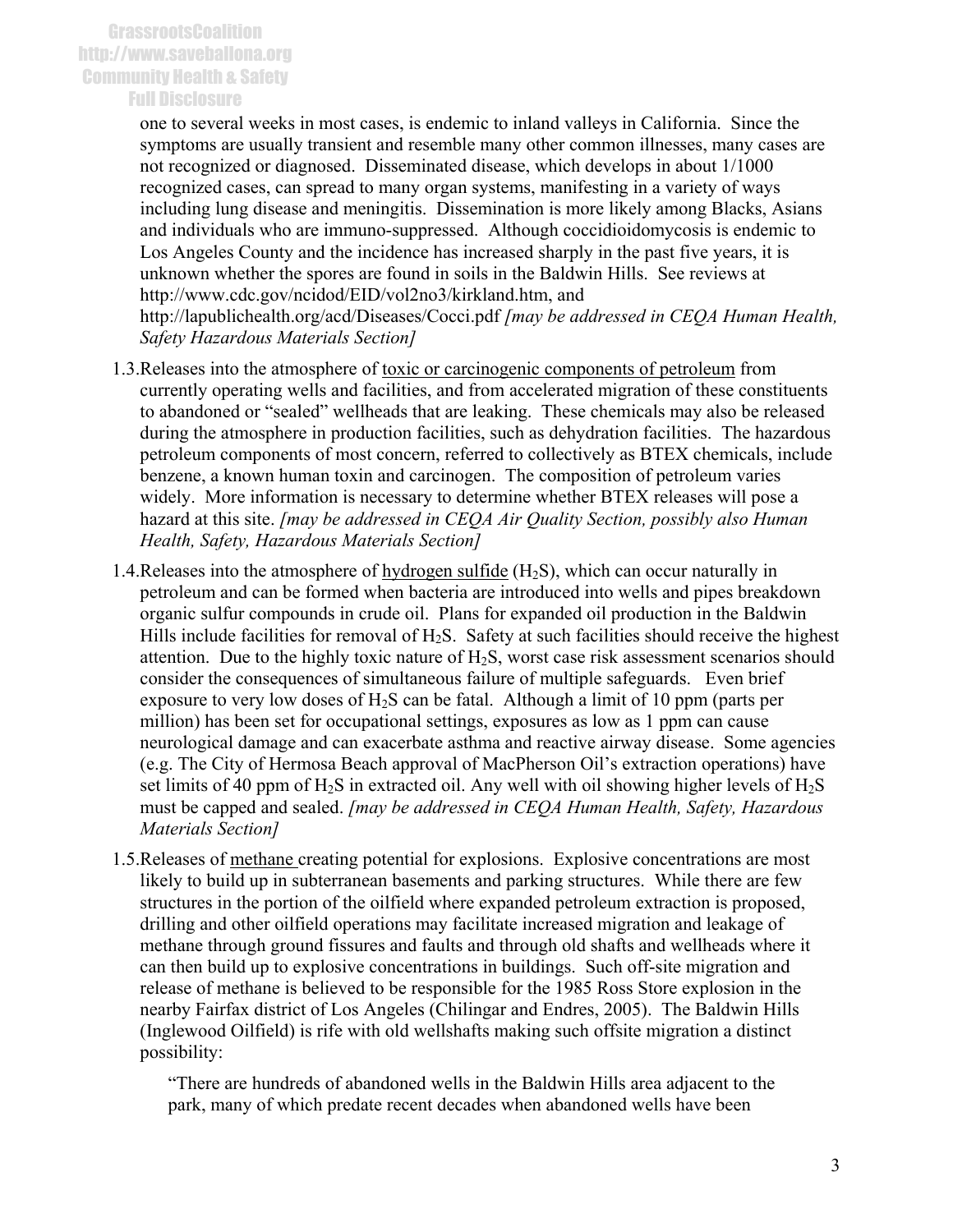required to be sealed under State supervision. Experience elsewhere, such as the Los Angeles, Salt Lake, and Playa Vista oil field areas, indicate the possibility of hydrocarbon (gas) seeps for those early vintage wells." (Hahn SRA EIR, Chapter 2, page 12)

Even if methane is "safely" vented to the atmosphere, it is also a potent greenhouse gas. Direct health effects linked to such greenhouse effects are negligible in isolation, but cumulatively contribute to the global burden of greenhouse gases with far reaching effects on the physical environment and human health. *[may be addressed in Air Quality, Human Health, Safety, Hazardous Materials, and Cumulative Impacts (greenhouse gas emissions)]* 

## *2. Water-borne*

2.1.Surface and sub-surface water may become contaminated with drilling muds and petroleum constituents. Run-off, particularly during rainy periods, may carry contaminants to waterways and beaches, as can subterranean migration through naturally occurring fissures and abandoned oil wells. Although groundwater in the area is not currently used for any municipal water supply, contamination of ground water resources and domestic wells has occurred in other locations as a result of oil and gas exploration and production activities. Waste water and steam pumped back into wells in order to increase oil well output can migrate offsite, contaminating both ground water and surface water, particularly in a highly fissured area such as the Baldwin Hills. . *[CEQA Water Quality Section]*

## *3. Noise*

3.1.Noise from construction equipment used for site preparation and drill rigs will be periodic, but could be a significant impact. (NB: drilling operations typically will run 24/7 for one to several weeks). This noise may deter recreational use of adjacent land and could lead to sleep disturbance of nearby residents. Since drilling sites in the Baldwin Hills will typically be at higher elevations than most residences, noise may travel further than if at the same elevation with more noise buffering from vegetation, walls and buildings. *[may be addressed in CEQA Noise Section]*

# *4. Traffic*

4.1.Increased traffic from site operation and maintenance vehicles and possible transport of oil and by-products off site will likely impair walkability and bikeability along the few roads accessing the area. Access to recreation facilities in the Baldwin Hills is already problematic for people living in the area. The health impacts of impaired walkability and bikeability include increase traffic injuries to pedestrians and bicyclists and decreased physical activity in the affected population. Traffic related to oilfield operations is also likely to be a significant generator of air emissions *[may be addressed in CEQA Traffic Section, also CEQA Land use Section]*

## *5. Greenspace and resources for physical activity*

5.1.Expanded oilfield operations may preclude or deter recreational activities on land that is currently dedicated for recreational use, as well as on land that might be converted to such use in the near future. *[may be addressed in CEQA Land use and Aesthetics Sections]*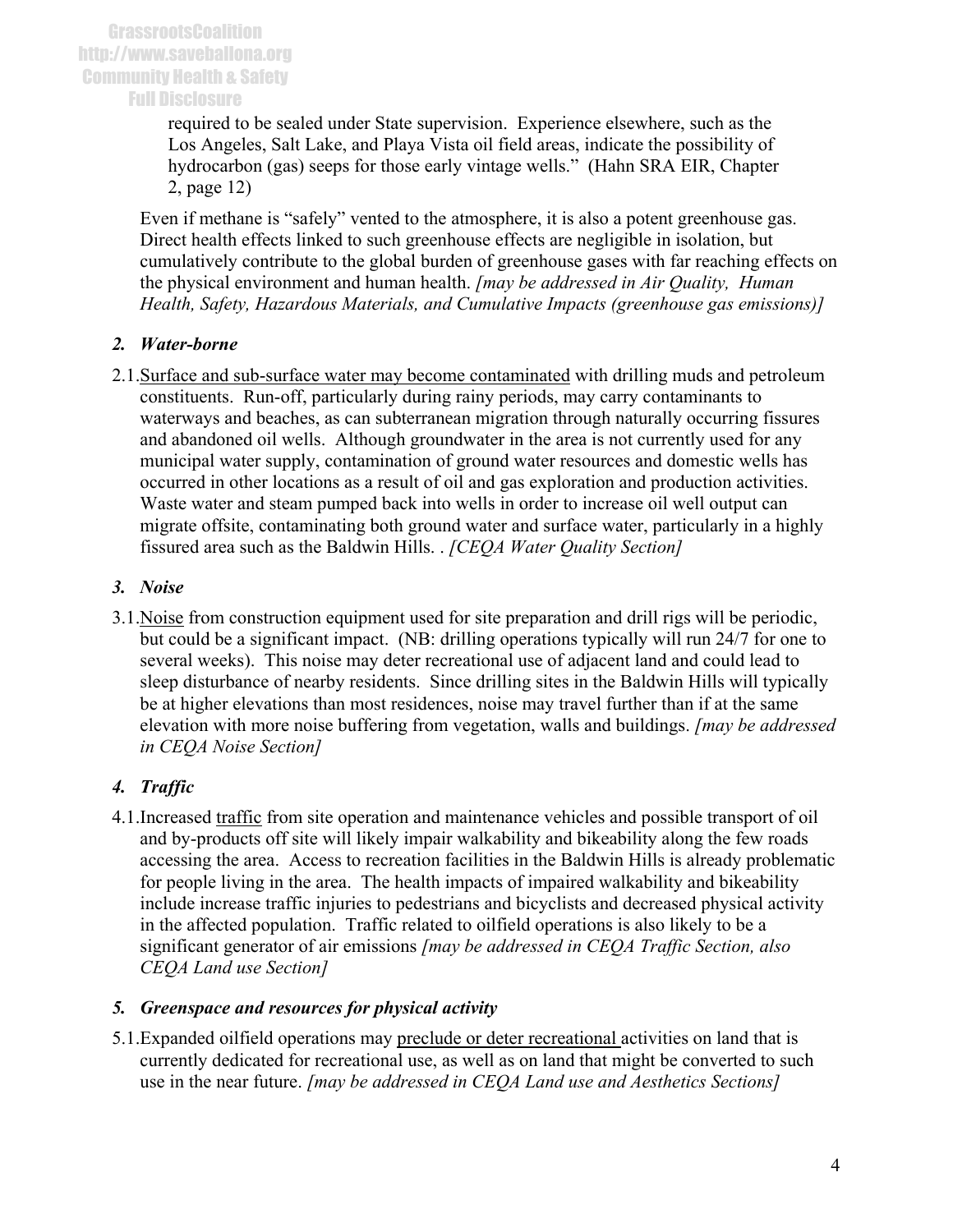Full Disclosure

"The Baldwin Hills area is one of the most park-poor in California, with barely one acre of park space per 1,000 people, it falls far below the nationally recommended standard of six to ten acres per 1000 people." *(Quote from Hahn SRA EIR Chapter 2, page 40)*

While the proposed oilfield operations are on private land, they can impinge on recreational use in several ways. First, having active oilfield operations adjacent to public lands designated for recreational use can preclude their development as park space, due to real or perceived hazards posed by those operations. Second, oilfield operations can negatively impact visual, olfactory and noise aesthetics, making an area unattractive for potential users. Perceptions play a critical role in park utilization (Cohen et al, 2007; Mowen et al, 2007). If it looks and smells like an oil field, then it will be perceived as one, and it will not be seen as a recreational resource for families in this park-poor area.

"Industrial operations in the central part of the site have produced considerable alteration of the natural topography. Areas graded for roadways and oil and gas extraction operations are characterized by steep and often unvegetated earthen slopes." *(Quote from Hahn SRA EIR Chapter 2, page 60)*

The derricks, pumps and disturbed soil and vegetation of the current oilfield operations make visits unappealing. Nuisance odors, especially, from H2S and fugitive hydrocarbon vapors, even if they are at sub-toxic levels, can provoke concern among potential visitors. For many families with children with a history of asthma or related conditions (which are disproportionately high among area residents), perceived risk of respiratory attack due to exposure to airborne pollutants is likely to outweigh perceived benefits of utilizing recreational facilities adjacent to oilfield operations.

The potential health benefits of access to recreational areas and greenspace are many. According to a recent study from the Los Angeles County Department of Public Health:

"Many children, especially those living in lower income neighborhoods, lack access to safe places to play. Parents living in lower income households are less likely to report their children having a safe place to play. In the City of Los Angeles, only 30% of residents are estimated to live within a quarter mile of a park. Having access to recreation areas such as parks is associated with increased levels of physical activity, and residential proximity is one of the key factors related to park use."

*Preventing Childhood Obesity: The need to create healthier places, October, 2007 (p. 5) Los Angeles County Department of Public Health* 

Studies in Britain (Mitchell and Popham, 2007) and the Netherlands (de Vries et al., 2003), have demonstrated an association between proximity of greenspace and general health status, even after taking into account economic and demographic factors that affect health. Research in the U.S. has shown that access to greenspace can reduce the manifestation of symptoms among children with attention-deficit disorder (Faber Taylor, Sullivan and Kuo, 2001). A study of low income, "minority" residents in Los Angeles found that residents living within one mile of a park had higher rates of park usage and physical activity than those who lived further away. Although not all studies have shown such an association, this may be due to a methodological failure to take into account the types of facilities available. A multi-city study on the East Coast found that greater density of recreational facilities was associated with increased physical activity, especially for low-income residents (Diez Roux et al., 2007).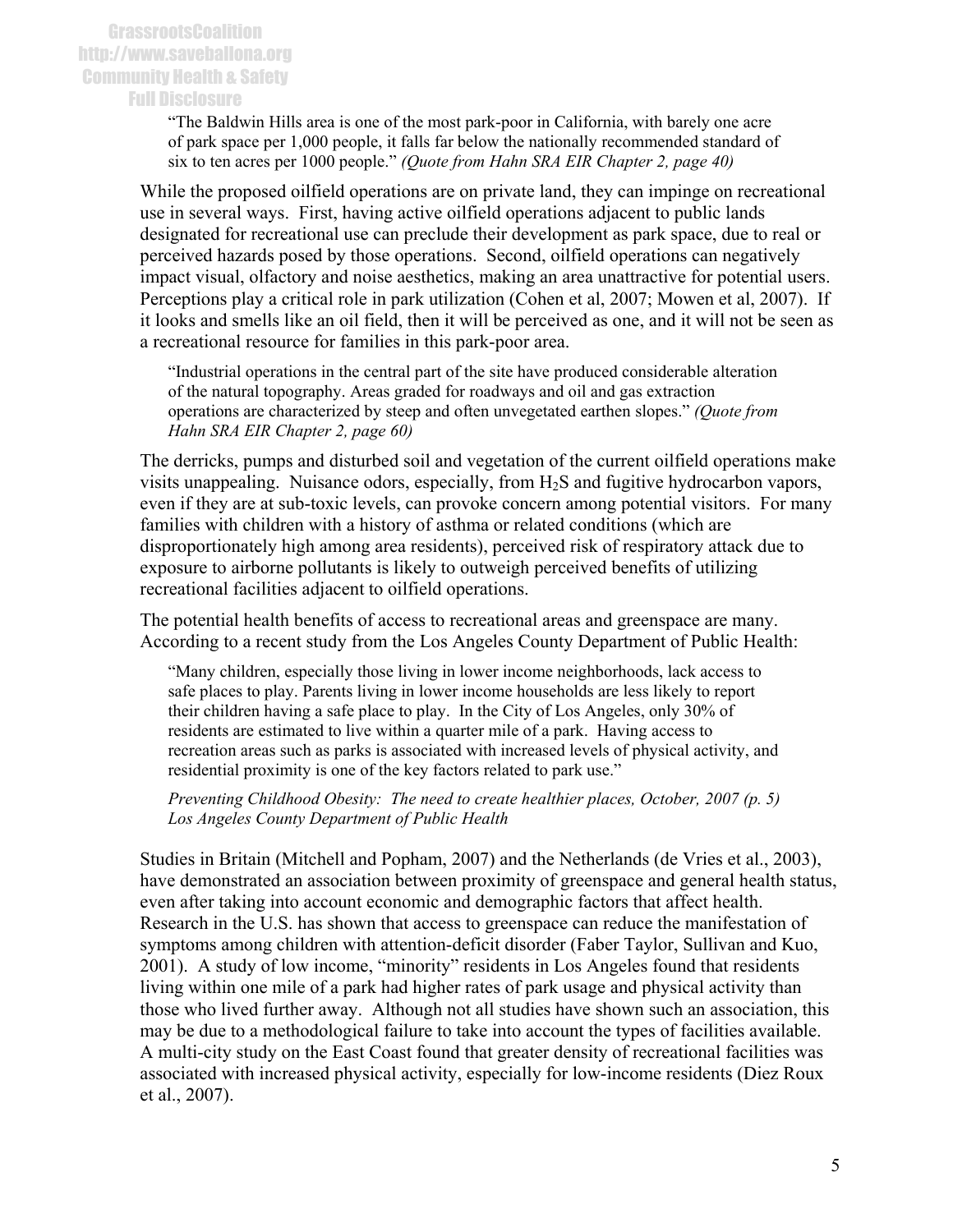Impacts of oilfield development on recreational resources may also be considered an issue of "environmental justice." California law defines environmental justice as "the fair treatment of people of all races, cultures, and incomes with respect to the development, adoption, implementation, and enforcement of environmental laws, regulations, and policies" (Cal. Gov. Code § 65040.12). Given the existing inequities in the distribution of recreational resources and the deficit in such resources in the communities surrounding the Baldwin Hills oilfield, any action that limits the fullest development and utilization of recreational resources in this area could be seen as inimical to environmental justice. (See California, Governor's Office of Planning and Research, 2003; Garcia and White, 2007)

#### *6. Geologic events*

6.1.The Baldwin Hills area, with unstable natural geology of poorly consolidated rocks, steep topography, and a major fault zone, compounded by subsidence and fluid injection from decades of oilfield operations, has a long history of significant, sometimes catastrophic ground movement. As summarized in the EIR of the General Plan for the adjacent Kenneth Hahn State Recreation Area:

"The park has a well-documented history of landslide and erosion problems that are associated with their unstable soil strata and the destabilizing effects of rainfall. Slope failures are manifested by shallow slides and wet season debris flows especially on slopes, which have been artificially oversteepened by grading. Combined with these properties, the geologically young relief of several hundred feet assures chronic slope instability on the exterior rim and in the many gullies that dissect the terrain of the park. This is exhibited in the form of landslides and debris flows which typically occur every three to five years, especially on the outer rim of the Baldwin Hills." *(from Hahn SRA, EIR Chapter 2, page 13)*

Expanded oilfield operations, including extraction and fluid injection as proposed, could exacerbate ground movement (e.g. subsidence, liquefaction, lubrication of slip zones, etc.) that results in landslides and local seismic events with potential loss of life and property. Extensive discussion of these issues can be found in Chilingar and Endres, 2005. Dr. Endres has also expressed concern in hearings specifically on expanded oilfield operations in the Baldwin Hills (see Los Angeles County Board of Supervisor minutes, 2007). *[addressed in CEQA Geological Resources Section]*

## 7. *Greenhouse gas emissions*

Global warming poses a serious threat to the economic well-being, public health, natural resources, and the environment of California. The potential adverse impacts of global warming include the exacerbation of air quality problems, a reduction in the quality and supply of water to the state from the Sierra snowpack, a rise in sea levels resulting in the displacement of thousands of coastal businesses and residences, damage to marine ecosystems and the natural environment, and an increase in the incidences of infectious diseases, asthma, and other human health-related problems.

*(California Global Warming Solutions Act of 2006 (AB 32). Codified in California Health and Safety Code Section 38501).*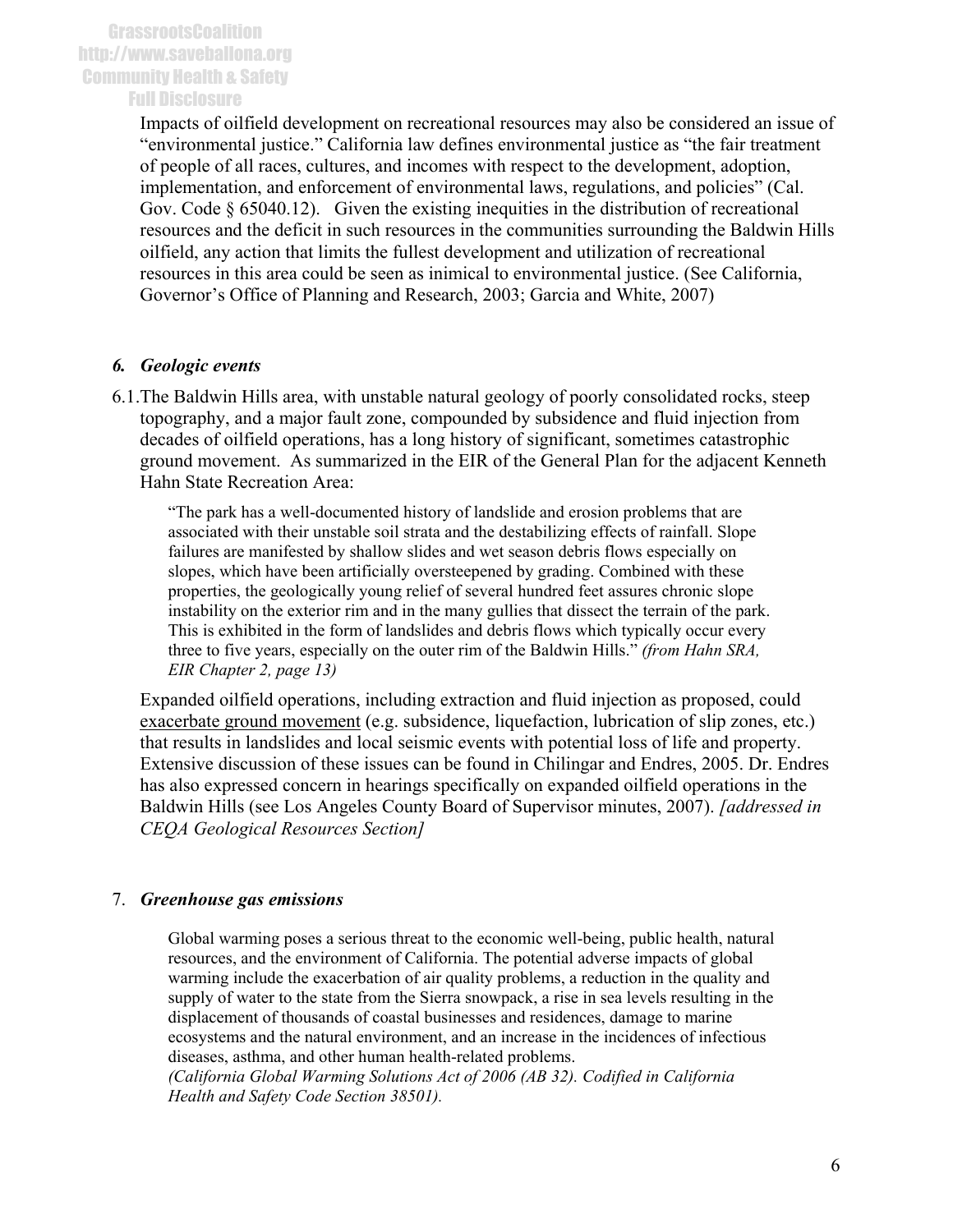Besides downstream release of carbon dioxide and other greenhouse gases from the use of petroleum products, oilfield operations may also increase greenhouse gas emissions directly from the oilfield and production facilities. Among these gases, methane is an especially potent greenhouse gas. While the direct effects of these gases on human health via global warming are less than significant when viewed in isolation, cumulatively global warming effects are likely to substantially influence human health and well being.

Pursuant to AB 32 and SB 97, environmental documents prepared in compliance with CEQA need to assess proposals' impacts on global warming/greenhouse emissions. For a proposal such as expanded oilfield operations, at a minimum environmental documents should include estimates of greenhouse gas emissions and plans for mitigation of potential emissions. Failure to adequately address greenhouse gas emissions for such a project may provide grounds for CEQA lawsuits. (*See CEQA Guidelines and Greenhouse Gases at* 

*http://opr.ca.gov/index.php?a=ceqa/index.html; and the San Bernardino-AG Settlement Agreement at http://opr.ca.gov/ceqa/pdfs/San\_Bernardio\_AG\_settlement\_agreement.pdf*).

#### **A note on mitigation of potential health impacts**

Expanded oilfield operations could have significant health impacts through a number of different pathways. Mitigation measures could reduce some of these potential impacts, but several issues need to be considered:

- 1. Health risks of oil field operations in urban areas pose special risks due to reduced safety margins. Technical mitigation measures (i.e. engineering controls) cannot be assumed to be failsafe. In an urban environment where people's homes and daily activities are in close proximity to oil field operations safety margins may be significantly less than in an area far from population centers. Secondary mitigation measures and procedural controls are necessary for severe hazards such as accidental release of H<sub>2</sub>S.
- 2. In some cases mitigation measures can introduce new hazards. For instance, an  $H_2S$ treatment plant that was put in place to remove H2S in pipelines and storage tanks, could great a new, potentially catastrophic hazard, if such a facility were to fail. To limit the consequences of such potential failure, it may be necessary to cap any well testing above a certain level of  $H_2S$  (see MacPherson proposal for Hermosa Beach). Large buffer zones could reduce potential exposure to airborne toxics, but they would also preclude other landuses and perhaps even encourage more extensive oilfield operations than would otherwise occur.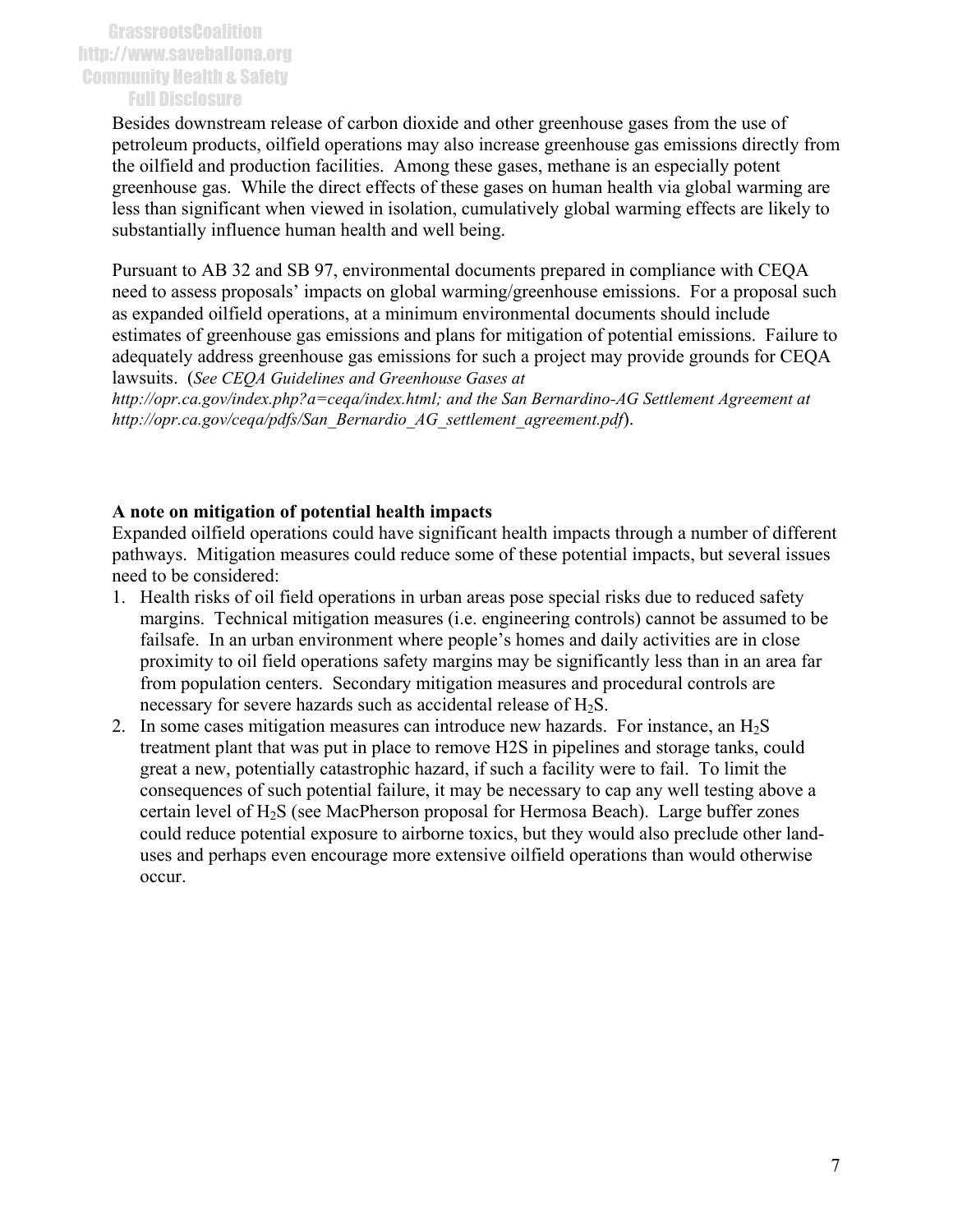# **Documents Reviewed:**

## *A. Environmental Reviews of projects in the Baldwin Hills/Inglewood Oilfield*

#### **1. Notice of Preparation of a Environmental Impact Report for the Baldwin Hills Community Standards District (2007)**

*Project Summary:* Establish standards and requirements for oilfield activities in the Baldwin Hills (aka Inglewood Oilfield), in an unincorporated area in West Los Angeles County, over the next 10-20 years and could include up to 1065 new oil wells.

*Agency/Document Authority:* Los Angeles County Department of Regional Planning

*Health Pathways:* Air, hazardous materials (H<sub>2</sub>S), water, land-use (recreational resources)

*Doc. Source:* http://planning.lacounty.gov/doc/baldwin/NoticeofPrep.pdf

**2. Inglewood Oil Field PXP Well Drilling Program In Los Angeles County For 2007 (Initial Study/Negative Declaration)** *NB: Proposal withdrawn as of June 14, 2007*

*Project Summary:* Proposal to drill twenty-four (24) oil wells in the Inglewood oilfield from a total of thirteen (13) well pads. Total time required to complete drilling is anticipated to be 29 to 51 weeks. After the drilling rig moves off it takes approximately 7-10 additional days to complete a well and connect to existing production facilities.

*Agency/Document Authority:* State Division of Oil, Gas and Geothermal Resources

*Health Pathways:* Environmental impact pathways that could affect health, including air emissions, noise, hazardous materials and recreational resources are discussed, but all environmental impacts are asserted to be less than significant. See comment letter from SCAQMD regarding factual inaccuracies and lack of quantitative substantiation of assertions. In addition to issues raised by AQMD, assessment of other impact areas is rather cursory and contains inaccuracies (e.g. oilfield gases referred to as "fumes" and deemed to be non-hazardous. Throughout the document additional impacts from the project are deemed non-significant by virtue of fact that extensive drilling and environmental degradation have already taken place throughout the 82 years of oilfield operations in the Baldwin Hills.

#### D*oc. Source:* http://digitalarchive.oclc.org/da/ViewObject.jsp?objid=0000063057&reqid=44524

## **3. Comment letter from SCAQMD on the Initial Study/Negative Declaration for the proposed Inglewood Oil Field PXP Well Drilling Program In Los Angeles County For 2007 (January 5, 2007)** *NB: header on the letter are misdated January 5, 2006*

*Project Summary:* (see above)

*Agency/Document Authority:* South Coast Air Quality Management District

*Health Pathways:* Air emissions, including hydrocarbons and hydrogen sulfide detected offsite along La Cienega Boulevard

D*oc. Source:* http://www.aqmd.gov/CEQA/igr/2007/jan/1212-05.pdf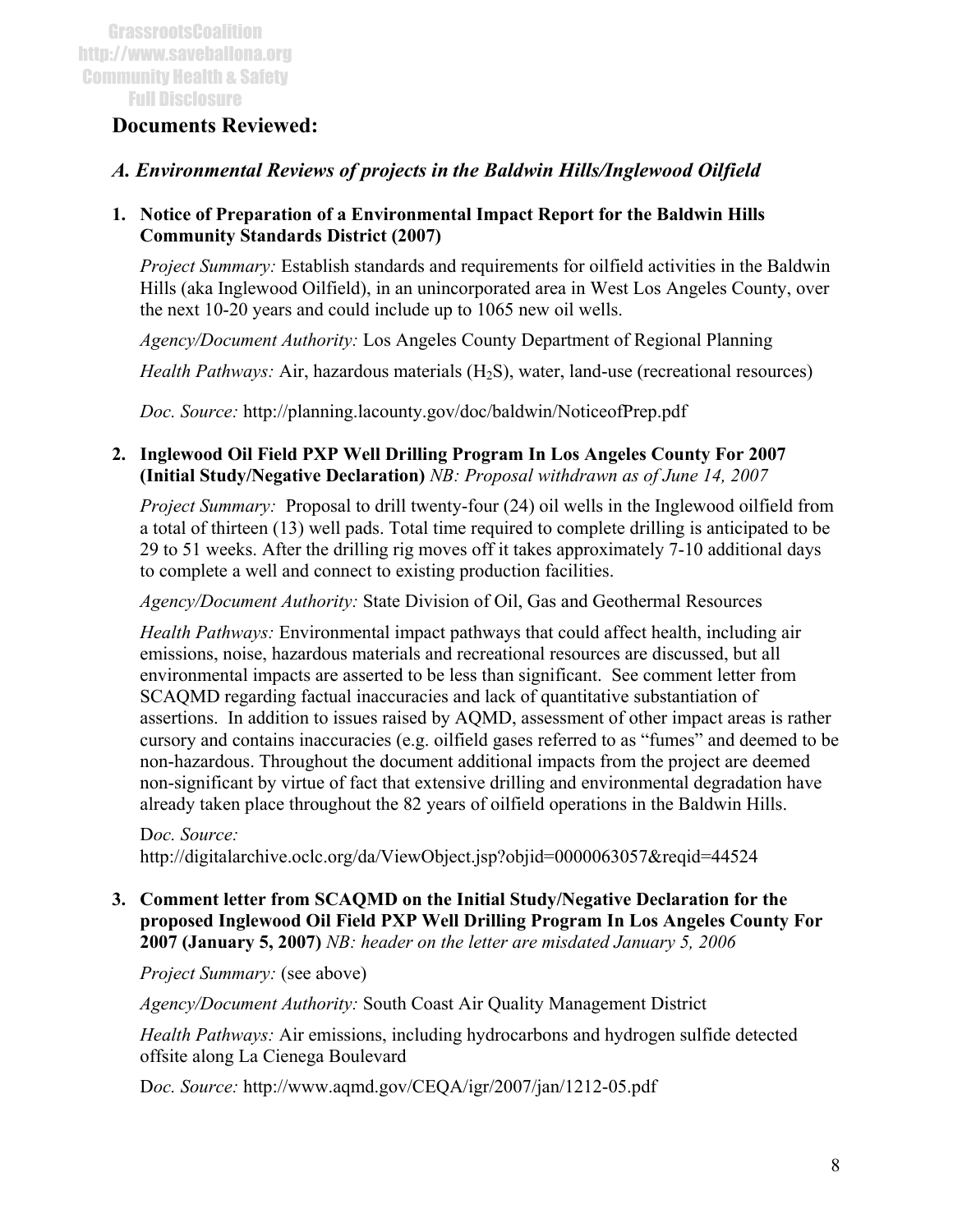## **4. West LA College Expansion EIR (2003)**

*Project Summary:* proposed Facilities Master Plan (Master Plan) to guide campus development through 2022 and to accommodate a projected enrollment increases.

*Agency/Document Authority:* Los Angeles Community College District and West Los Angeles College

*Health Pathways:* Transient air and noise impacts during construction phase. Lighting affecting nearby residences. Concern about encountering hazardous waste during soil excavation.

*Doc. Source:* http://www.wlac.edu/DEIR/

## **4. Kenneth Hahn SRA Recirculated General Plan Amendment and E1R (2002)**

*Project Summary:* General plan portraying "the desired resource conditions of the [Kenneth] Hahn State Recreation Area] and desired visitor experience, and to provide goals and guidelines that will direct future management of efforts toward achieving those desires.

*Agency/Document Authority:* California Department of Parks and Recreation

*Health Pathways:* Recreation/physical activity, greenspace

*Doc. Source:* http://www.parks.ca.gov/pages/21299/files/ar\_516\_954-1.pdf

## **5. Baldwin Hills Energy Facility No.1 (01-EP-11) Staff Assessment for Emergency Permit (Baldwin Hills "Peakers"/Power Generation) (2001)**

*Project Summary:* Construction of emergency peak electricity generators in Baldwin Hills

*Agency/Document Authority:* California Energy Commission

*Health Pathways:* Exposure to various pollutants via releases into air and water, seismicity, liquefaction, slope instability, environmental justice issues related to air releases

*Doc. Source:* http://www.energy.ca.gov/sitingcases/peakers/baldwin/documents/index.html

# *B. EIRs and other assessments for projects at other sites involving oil drilling, etc.*

# **6. Long Beach Sports Park DEIR (Long Beach) (2004)**

*Project Summary:* Proposed sports park on abandoned oil field and storage site *Agency/Document Authority:* City of Long Beach *Health Pathways:* Hazardous materials, recreational resources *Doc. Source:* http://www.longbeach.gov/cd/project\_development/sports\_park.asp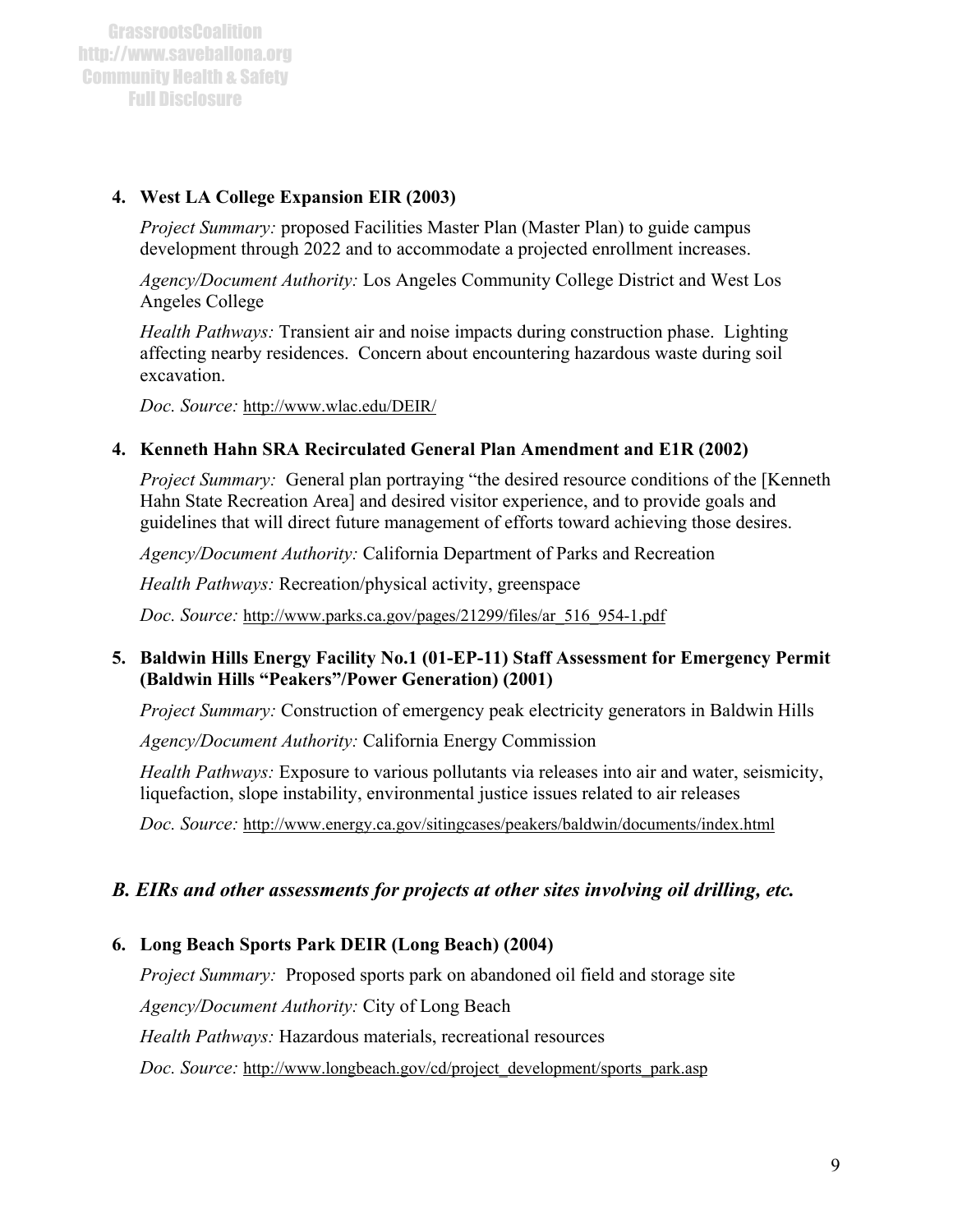#### **7. Staff Report: Windward Associates (MacPherson Oil Company) Proposal (permit #E-96-28) (Hermosa Beach) (1998)**

*Project Summary:* Drilling 30 new wells, construction of on-site storage facilities and pipeline,

*Agency/Document Authority:* California Coastal Commission

*Health Pathways:* H<sub>2</sub>S production and on-site treatment, seismic activity from subsidence, oil spills, degraded visual aesthetics, loss of public access and loss of open space, release of lead from pre-existing soil contamination.

*Doc. Source:* http://www.coastal.ca.gov/pdf/e9628.pdf

*Note 1:* This project was the subject of a major court case. See [http://www.ceres.ca.gov/ceqa/cases/2001/Hermosa\\_Beach-2001.html](http://www.ceres.ca.gov/ceqa/cases/2001/Hermosa_Beach-2001.html)

*Note 2:* Note Hermosa Beach ordinance requiring sealing of any well with  $H_2S$  levels exceeding 40 ppm.

# **8. Holly-Seacliff Specific Plan FEIR (YEAR)**

*Project Summary:* Specific plan (mostly for new residences) in and adjacent to active oil fields.

*Agency/Document Authority:* City of Huntington Beach Planning Dept.

*Health Pathways:* Noise, Noxious odors, precluding other uses, traffic, heavy metal contamination from drilling fluids, air releases of methane, H2S, VOCs, degradation of aesthetics (esp. from on-site production facilities)

*Doc. Source:* http://www.surfcity-hb.org/files/users/planning/HSSP98%20Revised%20VI.pdf

## **9. North Park Specific Plan DEIR (2001)**

*Project Summary:* Clean-up of old oil field and facilities for alternative uses

*Agency/Document Authority:* City of Moorpark Planning Dept.

*Health Pathways:* Airborne exposure to constituents of crude oil mostly rated as not significant, asbestos exposure to workers demolishing old equipment and buildings, fire hazards, valley fever from disturbance of soil, exposure to unknown hazardous substances in soil from previous contamination

*Doc. Source:* http://www.ci.moorpark.ca.us/EIR/Section%201-071003.pdf

## **10. Beverly Hills High School Phase II Environmental Site Assessment (YEAR)**

*Project Summary:* Site assessment of possible human health risks due to chemical exposure on the site (oil well on school property)

*Agency/Document Authority:* Beverly Hills School District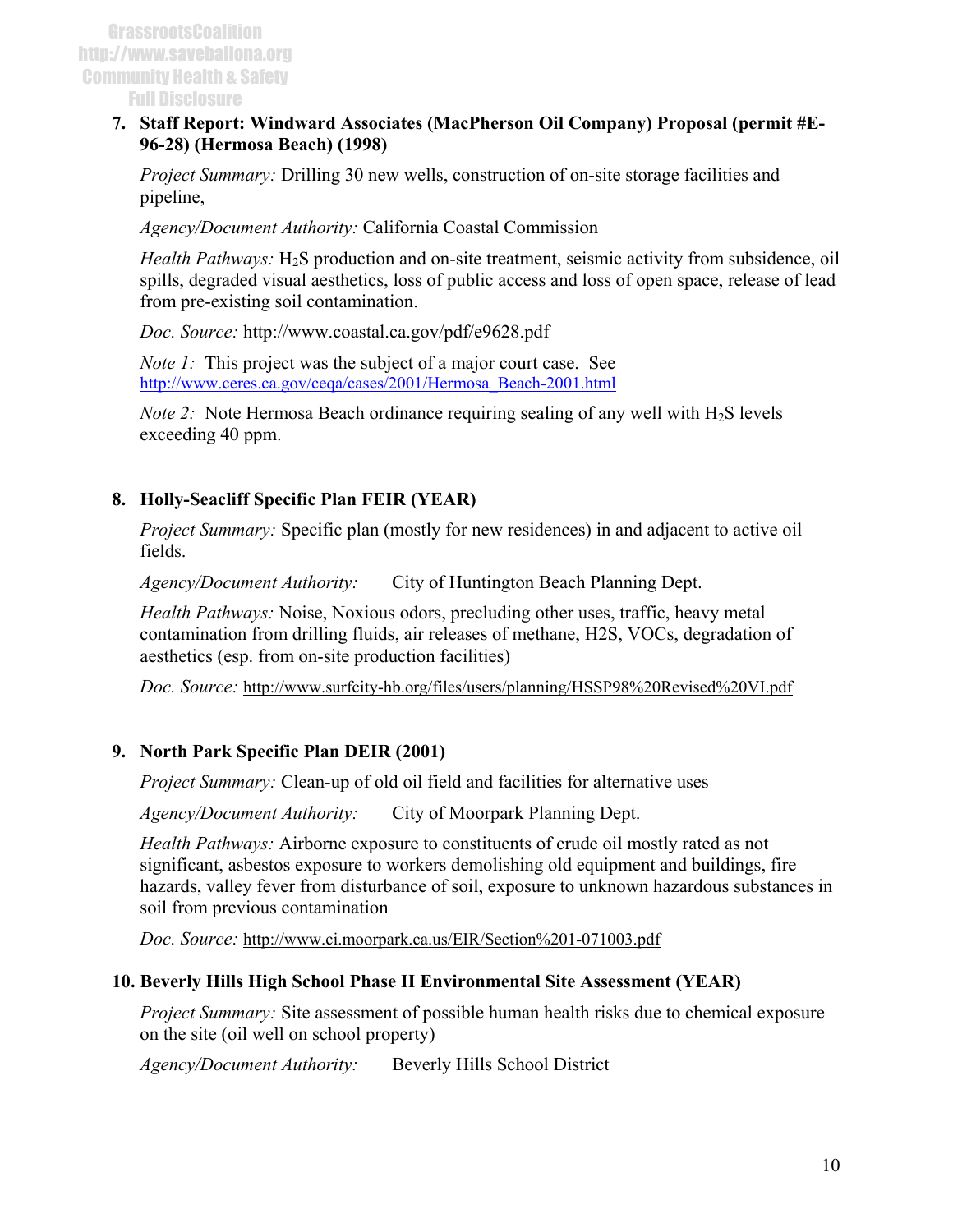*Health Pathways:* Isolated pockets of methane and H2S (at below hazardous levels), levels of arsenic in soil higher than background.

*Doc. Source:* http://www.beverlyhills.k12.ca.us/environment/

# **11. Remedial Action Plan for the Mandalay Bay Site (Oxnard) (YEAR)**

*Project Summary:* Clean-up of an oil field waste disposal facility

*Agency/Document Authority:* California Department of Toxic Substance Control

*Health Pathways:* Potential exposure to total petroleum hydrocarbons (TPH), volatile organic compounds (VOCs), polychlorinated biphenyls (PCBs), metals, semi volatile organic compounds (SVOCs), organochlorine pesticides (OCPs), and/or dioxins mixed in sludge, soil and/or groundwater at the Site.

*Doc. Source:* http://www.dtsc.ca.gov/SiteCleanup/Projects/upload/Mandalay\_FS\_dRAP.pdf

*Comments/Responses at:* 

http://www.envirostor.dtsc.ca.gov/public/community\_involvement/5604886710/MandalayResptoCmt spubliccopy.pdf

# **12. Venoco Ellwood Marine Terminal Lease Renewal Project EIR (2006)**

*Project Summary:* Ten-year extension of lease of state lands to allow Venoco to continue operating the offshore Ellwood Marine Terminal (EMT), a crude oil marine loading terminal and associated storage facility in Santa Barbara County.

*Agency/Document Authority:* State Lands Commission

*Health Pathways:* Discussion of potential exposure to toxic substances, explosive and fire risks associated with accidental spills and building in areas with soil contamination from previous oil operations, nuisance odor (H2S) releases from operations and natural seeps, potential excess cancer risk from air emissions (found to be below threshold), extensive discussion of procedures for minimizing releases of H2S and criteria pollutants (esp. NOx) produced by machinery (marine vessels and trucks). Potential conflicts with recreational uses through accidental spills are recognized and various mitigation measures are proposed, however mitigation is not proposed for land use conflicts arising from on-going normal oil operations.

*Doc. Source:*

http://www.slc.ca.gov/Division\_Pages/DEPM/DEPM\_Programs\_and\_Reports/Venoco\_Ellwood\_DEI R/Venoco\_Ellwood\_DEIR.html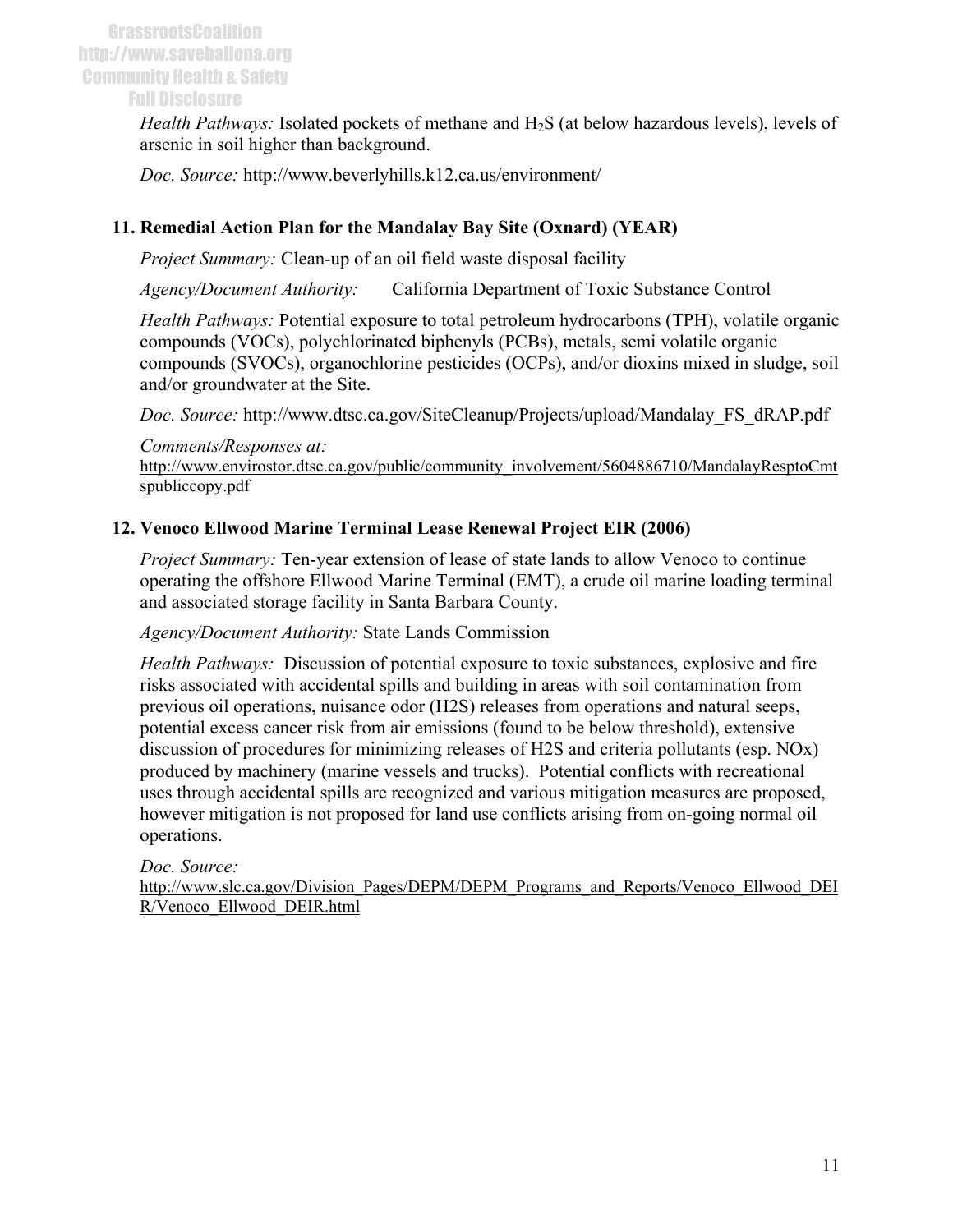## **Other References**

Byrne J, Kendrick M, Sroaf D. 2002. From Oil Land to Park Land: Towards an Historical Understanding of the Baldwin Hills. Prepared for Community Conservancy International and the Los Angeles County Department of Parks and Recreation. Los Angeles: University of Southern California.

California, Governor's Office of Emergency Services. 2006. Hazardous Material Spill Update. CONTROL#: 06-0270. 01/11/2006. Report of methane gas with hydrogen sulfide.

California, Governor's Office of Planning and Research. 2003. Environmental justice in California State Government. Available at http://www.opr.ca.gov/planning/publications/OPR\_EJ\_Report\_Oct2003.pdf.

Chilingar GV, Endres B. 2005. Environmental hazards posed by the Los Angeles Basin urban oilfields: an historical perspective of lessons learned. Environmental Geology (2005) 47:302– 317.

Cohen DA, McKenzie TL, Sehgal A, Williamson S, Golinelli D, Lurie N. 2007. Contribution of public parks to physical activity. Am J Public Health 97(3):509-14.

Dancy, Joseph. "Oil and Gas Law" Available at http://lsgifund.com/SMU/text.pdf.

de Vries, S., Verheij, R.A., Groenewegen, P.P., Spreeuwenberg, P. 2003. Natural environments—healthy environments? An exploratory analysis of the relationship between greenspace and health. Environment and Planning, A35, 1717-1731.

Diez Roux AV, Evenson KR, McGinn AP, Brown DG, Moore L, Brines S, Jacobs DR Jr. 2007. Availability of recreational resources and physical activity in adults. Am J Public Health 97(3):493-9.

Garcia R, White A. 2007. "Healthy Parks, Schools and Counties: Mapping Green Access and Equity for California. Policy Report. Available at http://www.cityprojectca.org/blog/wpcontent/PolicyReportHealthyParksSchoolsCounties\_WEB\_03.pdf.

Los Angeles, City of, Planning Commission. 1996. Safety Element of the City of Los Angeles General Plan.

Los Angeles County Board of Supervisors. Meeting Transcript of May 29, 2007. Testimony of Bernard Endres.

Los Angles County Board of Supervisors. :Interim Ordinance, No. 2006-0050U: An interim ordinance temporarily regulating the use of Heavy Agricultural (A-2) and Restricted Heavy Manufacturing (M-1 1/2) zoned property in the Baldwin Hills Zoned District and declaring the urgency thereof." Adopted 6/27/06, extended on 8/8/06 to 6/26/07. Attached to the Initial